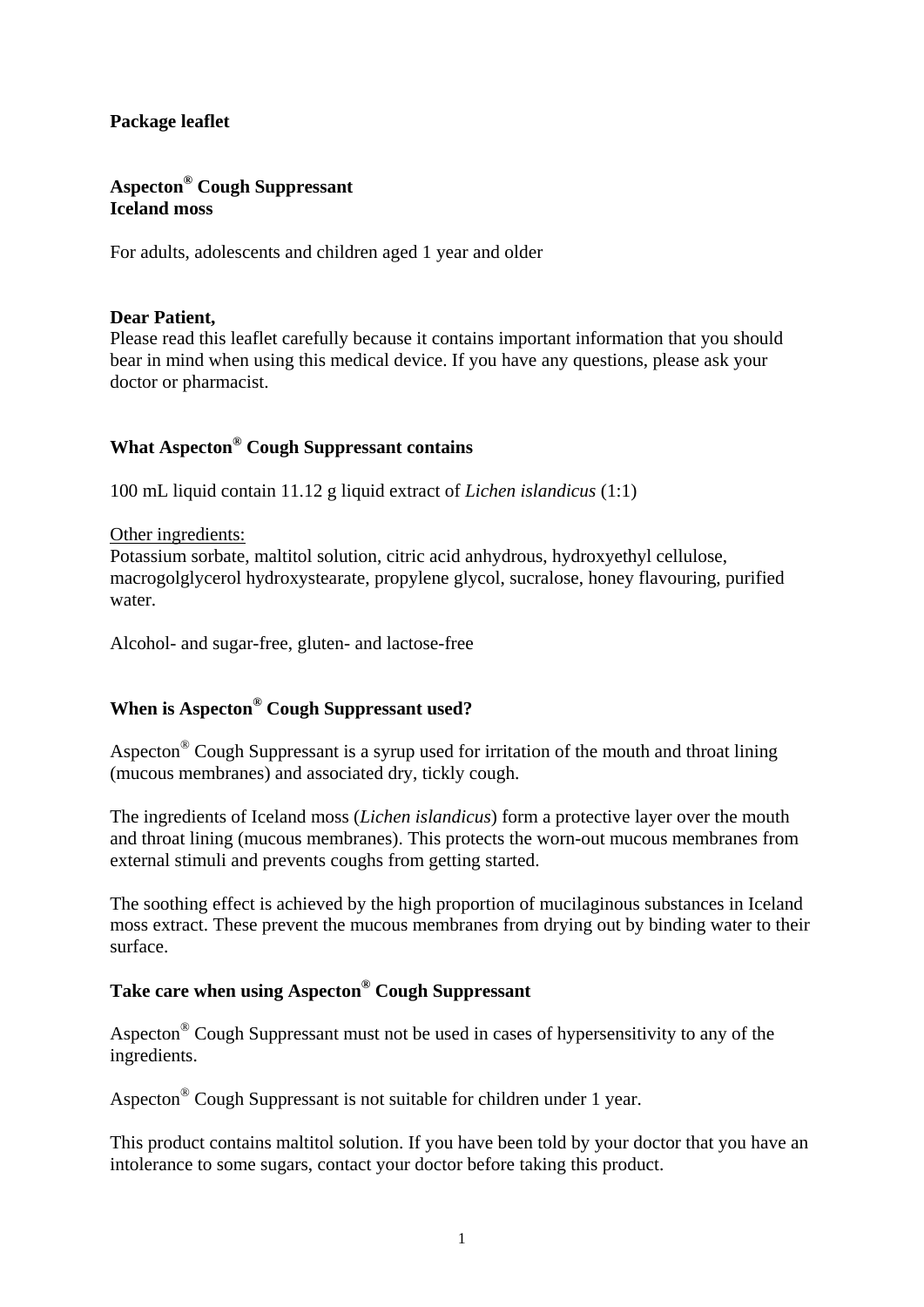10 mL contain 3.43 g maltitol equivalent to about 0.29 bread units. You should take this into account if you are on a diabetic diet. The calorific value is 2.3 kcal/g maltitol. Maltitol may have a mild laxative effect.

Macrogolglycerol hydroxystearate may cause upset stomach and diarrhoea.

No adequate studies are available on the use of this product during pregnancy and breastfeeding. Aspecton® Cough Suppressant should therefore not be used during pregnancy and breast-feeding without consulting a doctor.

## **How to use Aspecton® Cough Suppressant**

Adults and adolescents aged 11 years and older take 10 mL 3-4 times daily, children aged 5-10 years take 10 mL twice daily and children aged 1-4 years take 5 mL 1-2 times daily.

The pack is supplied with a measuring cup for accurate dosing.

#### Advice for diabetics:

10 mL are equivalent to 0.29 BU (bread units/carbohydrate exchange units).

You should not eat or drink directly after taking Aspecton® Cough Suppressant because this removes the protective layer from the mouth and throat mucous membranes.

# **How long may you use Aspecton® Cough Suppressant?**

If symptoms persist for more than 3 days without improvement, a doctor should be consulted.

#### **What shelf life and storage instructions must be observed?**

The expiry date of the unopened bottle is printed on the carton and label. Do not use this pack after this date.

After opening the bottle, use the product within 6 months.

Do not store above 25<sup>°</sup>C.

## **In which pack sizes is Aspecton® Cough Suppressant available?**

Aspecton® Cough Suppressant is available in bottles containing 200 mL.

Each pack is supplied with a measuring cup (CE medical device mark 0123).

## **Manufacturer**

Krewel Meuselbach GmbH, Krewelstr. 2, 53783 Eitorf tel:  $+49$  (0)2243 / 87-0, fax:  $+49$  (0)2243 / 87-175 e-mail: info@krewelmeuselbach.de

#### **Date of information**